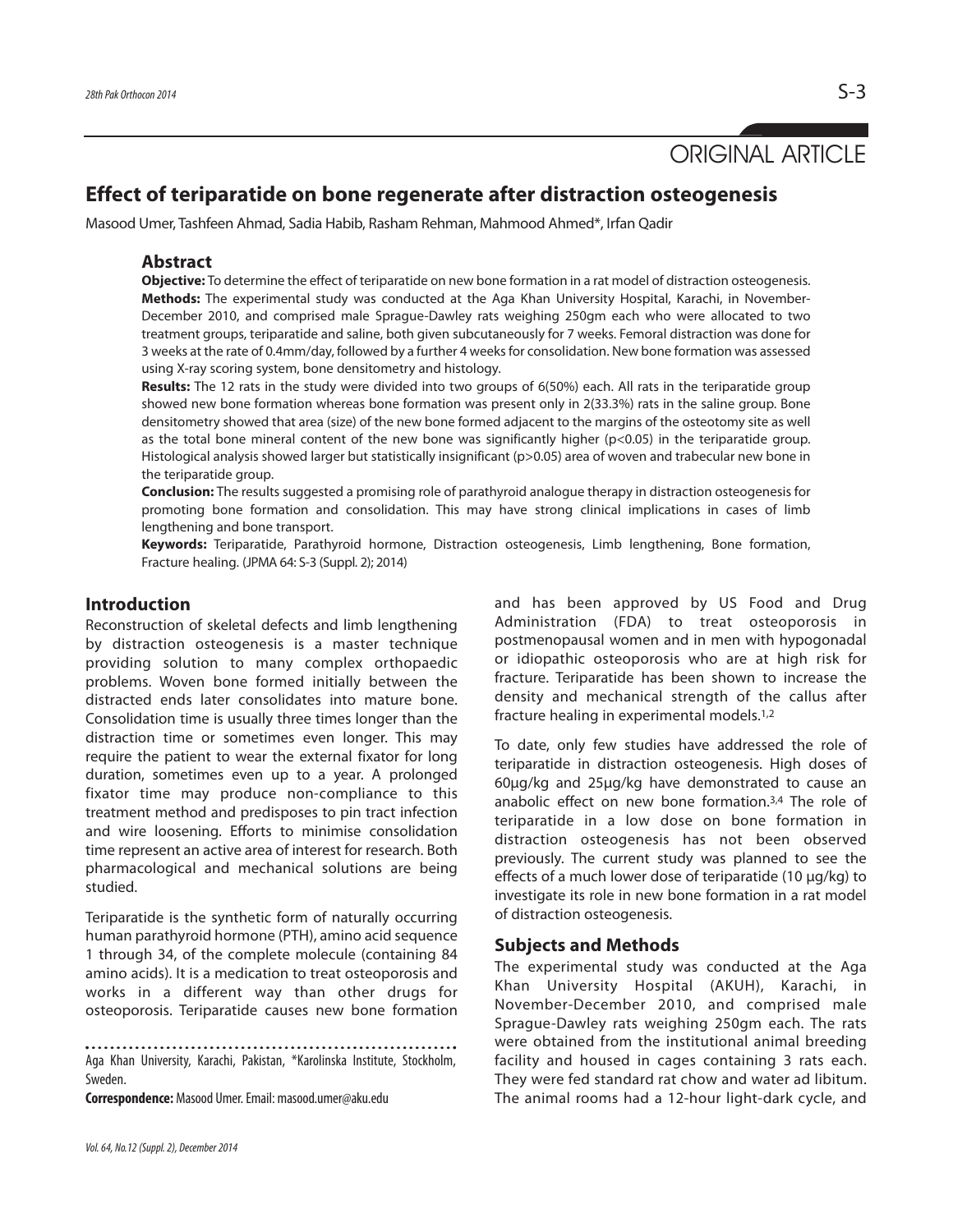controlled temperature and humidity.

Uniplanar external fixators with threaded rods for distraction, drill, drill guide (jig) and fixator pins were obtained from Karolinska University Hospital, Stockholm, Sweden.

All experiments were performed in accordance with international guidelines for the care and use of experimental animals, and after approval from the institutional ethics committee. Rats were anaesthetised using intraperitoneal injection of a combination of pentobarbital (500mg/10ml), ketamine (1: 1.333; Gedeon Richter) and valium (10mg/2ml, 1:10; Roche) after short exposure to ether in a glass jar. Skin of the lower abdomen and right lower limb was shaved, scrubbed with Hibiscrub™ and painted with Pyodine™. After sterile draping, incision was made over the right femur. Vastus lateralis muscle was reflected from lateral inter-muscular septum anteriorly to expose shaft of the femur. Using drill guide, four holes were drilled through lateral cortex, and Schanz screws were placed. The Schanz screw ends were passed through stab incisions on the skin and attached to the external fixator. Midshaft corticotomy was performed using multiple drill holes and a curved hand-saw. Using the fixator's threaded rod mechanism, both bone ends were brought in close apposition. The vastus muscle was replaced over the bone, anchored to the septum with 4/0 vicryl, and skin was sutured with 4/0 silk (Figure-1A). Postoperatively, all animals were given antibiotic Cefazolin (Inj. Kefzol, 100mg/kg, AGP Pharma) twice a day and analgesia with Paracetamol (60mg/kg, Glaxo Smith Kline) and Ibuprofen (80mg/kg, Abbot) mixed in drinking water for the first three days. Rats were allowed full activity within their cages (Figure-1B). After a latent period of 7 days, distraction was started at 0.4mm a day



**Figure1 (A,B):** Photographs showing (A) application of the external fixator with two pins proximal and two pins distal to the femoral osteotomy just before skin closure, and (B) rat with full weight bearing on the operated leg.

(0.2mm twice a day), and continued for 3 weeks. A further 4 weeks were given for consolidation of the regenerated bone; rats were then euthanised with ketamine overdose and both lower limbs were dissected.

Rats were allocated to two treatment groups, teriparatide and saline. Teriparatide was obtained in the form of prefilled pens (Forteo™; Eli lilly Pakistan Pvt ltd)). Drug was diluted in 720µl sterile water to a concentration of 20µg/ml, and administered thrice a week by subcutaneous injection at a dose of 10µg/kg body weight<sup>5</sup> per dose for 7 weeks.

Samples were kept in 4% Zamboni's fixative for 24 hours, and then demineralised in 20% ethylenediaminetetraacetic acid (EDTA) (pH 7.3).<sup>6</sup>

X-rays were performed at 3 time points; immediately after surgery, at the end of distraction, and at the end of another 4 weeks of consolidation phase. X-rays were scored for the quality of regenerated bone according to the method of Lane and Sandhu.<sup>7</sup> Three blinded observers performed scoring of scanned X-ray images independently, and the mean was used for statistical comparisons using Mann-Whitney test.

Bone densitometry (DEXA) scan was performed after the limbs were dissected. The corticotomy gap was analysed for bone mineral content, density and new bone area. Separate analysis was performed at centre of bone regenerate and at two ends adjacent to the original bone ends. The data obtained included ossified area (cm2), bone mineral content (mg) and bone mineral density (mg/cm2). Data was described as mean  $\pm$  standard deviation (SD), and group comparisons were made using student's t-test. Histological analysis entailed image analysis of area fraction per high power field (HPF) for intramembranous ossification, enchondral ossification, woven bone and mature trabecular bone. A Nikon light/fluorescence microscope (Eclipse E800; Nikon Inc, Yokohama, Japan) with a 20X objective and a DXM-1200 digital camera with the supplied ACT-1 software was used. Digital image analysis was performed using Image Tools public domain software (Version 3.0, University of Texas, San Antonio, USA). The observer demarcated on computer the areas on each image according to the above four tissue types, and the area was measured in square microns. The whole tissue sections were analysed, and mean area per HPF was calculated. Area fraction for each tissue type was then calculated. Data was described as mean  $\pm$  standard error of mean (SEM), and group comparisons were made using Mann-Whitney nonparametric test.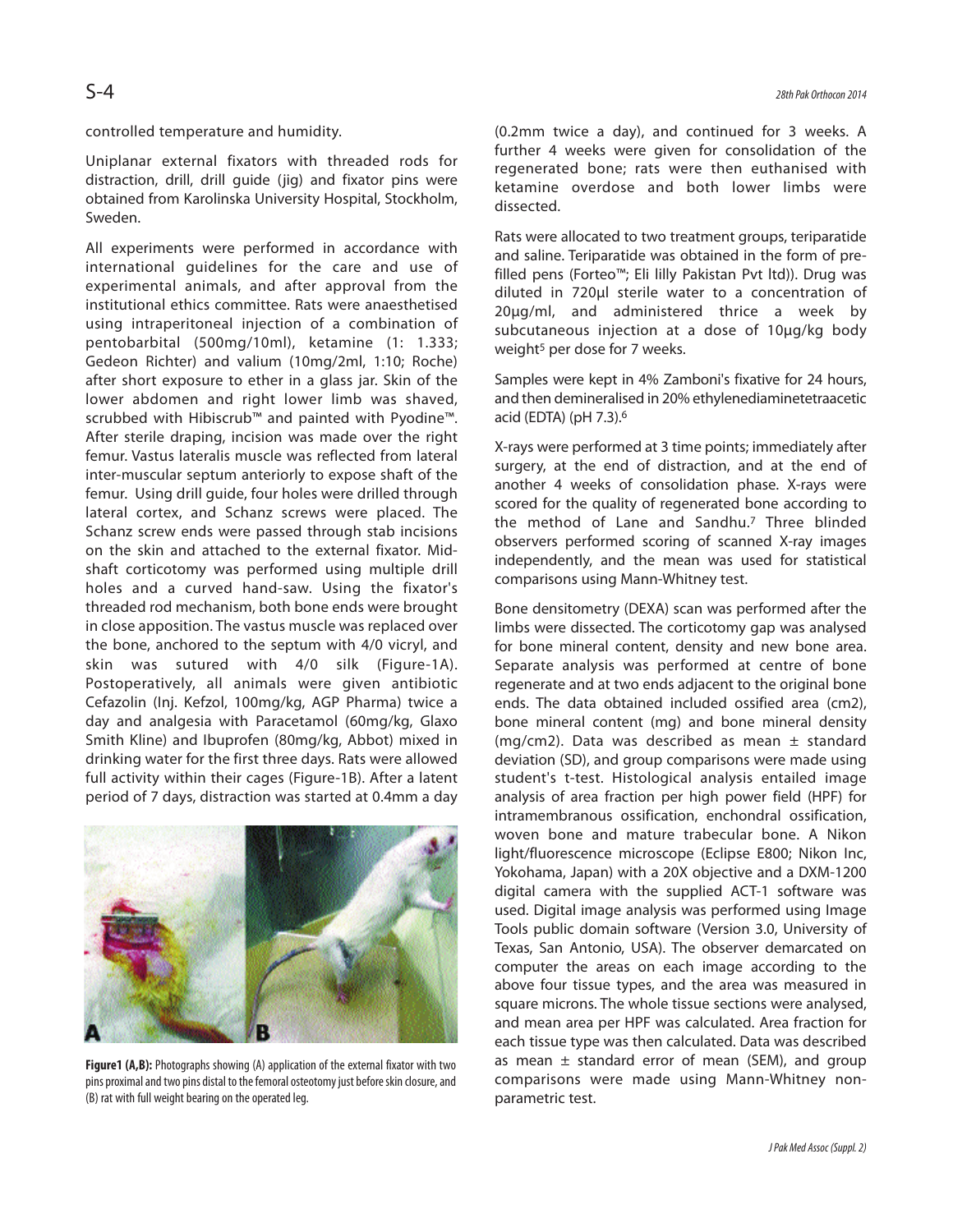#### **Results**

The 12 rats in the study were divided into two groups of 6(50%) each. All rats in the teriparatide group showed new bone formation whereas bone formation was present only in 2(33.3%) rats in the saline group. All rats started ambulation after recovery from anaesthesia, and exhibited full weight bearing within 1-2 days (Figure-1B).

In 2(33.3%) rats in the saline group, new bone formation was observed, while in all the 6(100%) rats in teriparatide group there was new bone formation Figure-2). Mean



**Figure 2 (A-F):** Radiographs showing the femur after osteotomy (A,D), at completion of distraction (B,E) and consolidation (C,F) belonging to control (A-C) and teriparatide (D-F) groups.



**Figure 4(A,B):** Photomicrograph of a sample of regenerate tissue from a rat in the control group (A) showing mesenchymal tissue [M] and some woven bone [W] amidst large lacunar spaces [L], and from the teriparatide group showing intramembranous [M] and enchondral [E] ossification, woven bone [W] and inflammatory infiltrate [I].



**Figure 5:** Chart showing results of histological analysis. The teriparatide group has higher mean area fraction for woven bone and lower intramembranous ossification as compared to the saline group, but the difference was not statistically significant.

radiological score was  $2.2\pm0.5$  for the saline group compared to 3.2±0.3 for teriparatide group, but the difference was not statistically significant (p>0.05).



Figure 3: Charts showing results of bone mineral analysis of the regenerate bone region in control and teriparatide groups. The bone area as well as mineral content of the opposite ends, i.e. the peripheral regions of the distraction region, were significantly higher in teriparatide compared to saline group. \*p<0.05, \*\* p<0.01.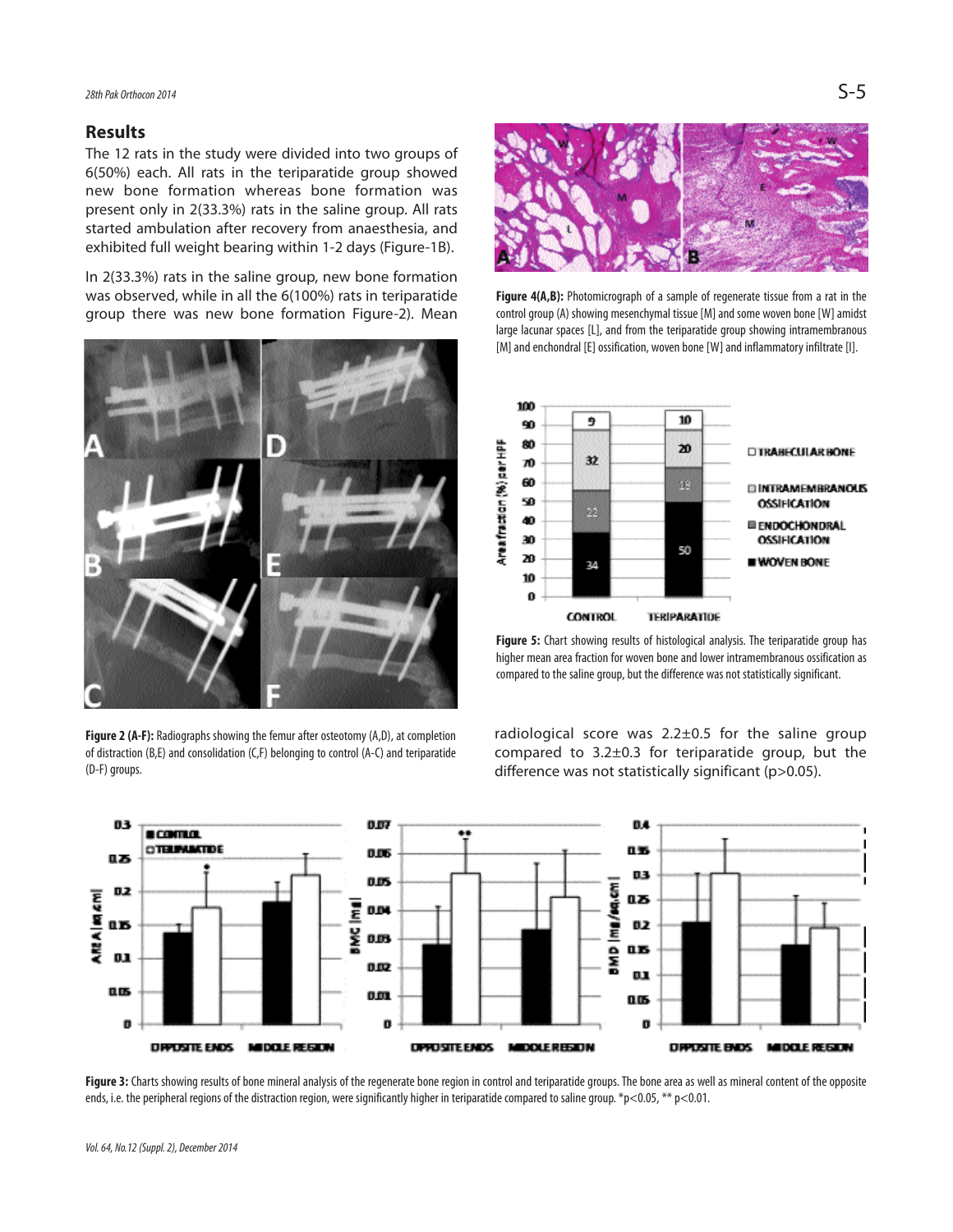The average area (size) of new bone formed adjacent to margins of the osteotomy site was 28% greater in the teriparatide group compared to the saline group (p=0.025) (Figure-3). Moreover, the average mineral content of the same area was 88% higher in the teriparatide group (p=0.007). DEXA was also 48% higher in the teriparatide group (p=0.076).

On histological analysis of the area fraction among the different tissue types, the teriparatide group exhibited a greater proportion of woven bone (+47%) and lesser of intra-membranous ossification (-38%) (p>0.05). When comparing the total area (µ2/HPF), the teriparatide group appeared to have larger area of woven bone (+153%) and trabecular new bone (+225%) (p>0.05) (Figures-4,5).

## **Discussion**

This pilot study shows that treatment with parathyroid hormone analogue teriparatide at a dose of 10µg/kg thrice weekly results in significant increase in size of new bone formation and total mineral content in rat model of distraction osteogenesis. Our results confirm the known anabolic effects of teriparatide therapy on new bone formation in distraction osteogenesis.

To our knowledge only few experimental studies have investigated the effects of teriparatide on bone regeneration in distraction osteogenesis.3,4 The studies used much higher doses of 60µg/kg and 25µg/kg respectively. We tested a much smaller dose (10µg/kg), which also showed beneficial effect of teriparatide in distraction osteogenesis. This dose is closer to the human dose of 0.3µg/kg/day. One study<sup>5</sup> showed that teriparatide at a dose of 10ug/kg administered to rats with fractured femora resulted in increased bone mineral density (BMD) compared to vehicle treated controls. We think that using low-dose teriparatide is cost-effective, ensures better patient compliance and reduces undesirable side effects etc.

A study<sup>3</sup> showed that the total regenerate callus volume was 58% higher and the bone mineral content (BMC) and BMD were 24% higher in teriparatide-treated rats than in controls. Another study<sup>4</sup> on rabbits showed a 60 % higher BMC in teriparatide-treated group than in controls. Our study showed that average area (volume) of new bone formed adjacent to the margins of the osteotomy site was 28% greater in the teriparatide group compared to the saline group. The average BMC of the same area was 88% higher in the teriparatide group (p<0.01 ) and BMD was 48% higher in the teriparatide group, though not significant. Our results are quite comparable to the other two studies despite

using a much lower dosage schedule. In addition, our findings confirm the results of other studies showing anabolic effects on newly forming bone in fracture healing, bone chamber studies, or titanium implant anchorage in low-density trabecular bone.1,2,8-10 The anabolic effect of teriparatide is also visible on the intact contralateral tibia as was shown in one study.<sup>3</sup> We did not check this outcome parameter.

One study<sup>11</sup> suggested that bone formation in the distracted gap was most active between 18 and 24 days after the operation. It suggested that interventions to enhance bone formation should focus on this time period. Osteoblasts are the target cells for teriparatide; their presence in the immature tissue containing pluripotent cells during distraction phase is not known. A study<sup>4</sup> showed that giving teriparatide during both distraction and consolidation phases is not superior to giving it during consolidation phase only. Giving the drug throughout the treatment period may not be very costeffective. As such, the effect of low-dose teriparatide in different phases of distraction and consolidation needs to be studied further.

## **Conclusion**

The results suggest a positive role of teriparatide on new bone formation during distraction and consolidation phases; a similar anabolic response can be expected in humans undergoing distraction osteogenesis. There is sufficient evidence to warrant clinical studies on the possible utility of teriparatide for improving bone regenerate formation in distraction osteogenesis. Trials may employ low doses, which are likely to cause fewer untoward effects and result in better patient compliance in addition to being more cost-effective than the doses conventionally used for osteoporosis.

## **Acknowledgements**

We are grateful to the Aga Khan University Research Council (URC) for financial support.

## **References**

- 1. Andreassen TT, Ejersted C, Oxlund H. Intermittent parathyroid hormone (1-34) treatment increases callus formation and mechanical strength of healing rat fractures. J Bone Miner Res 1999;14:960-8.
- 2. Holzer G, Majeska RJ, Lundy MW, Hartke JR, Einhorn TA.Parathyroid hormone enhances fracture healing. A preliminary report. Clin Orthop Relat Res 1999:366:258-63.
- 3. Seebach C, Skripitz R, Andreassen TT, Aspenberg P. Intermittent parathyroid hormone (1-34) enhances mechanical strength and density of new bone after distraction osteogenesis in rats. J Orthop Res 2004;22:472-8.
- 4. Aleksyniene R, Thomsen JS, Eckardt H, Bundgaard KG, Lind M, Hvid I. Parathyroid hormone PTH(1-34) increases the volume,